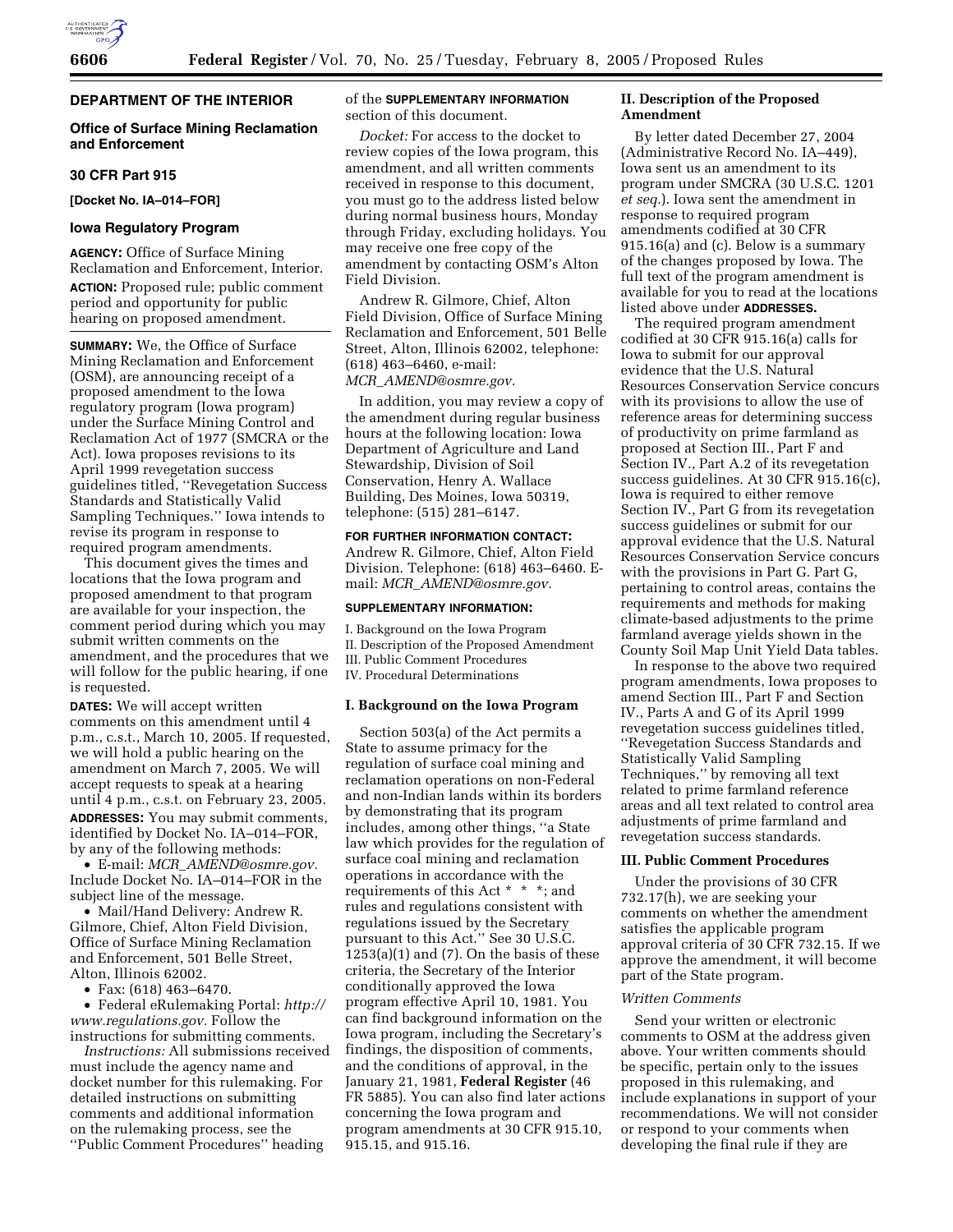received after the close of the comment period (see **DATES**). We will make every attempt to log all comments into the administrative record, but comments delivered to an address other than the Alton Field Division may not be logged in.

# *Electronic Comments*

Please submit e-mail comments as an ASCII or Word file avoiding the use of special characters and any form of encryption. Please also include ''Attn: Docket No. IA–014–FOR'' and your name and return address in your e-mail message. If you do not receive a confirmation that we have received your e-mail message, contact the Alton Field Division at (618) 463–6460.

### *Availability of Comments*

We will make comments, including names and addresses of respondents, available for public review during normal business hours. We will not consider anonymous comments. If individual respondents request confidentiality, we will honor their request to the extent allowable by law. Individual respondents who wish to withhold their name or address from public review, except for the city or town, must state this prominently at the beginning of their comments. We will make all submissions from organizations or businesses, and from individuals identifying themselves as representatives or officials of organizations or businesses, available for public review in their entirety.

#### *Public Hearing*

If you wish to speak at the public hearing, contact the person listed under **FOR FURTHER INFORMATION CONTACT** by 4 p.m., c.s.t. on February 23, 2005. If you are disabled and need special accommodations to attend a public hearing, contact the person listed under **FOR FURTHER INFORMATION CONTACT**. We will arrange the location and time of the hearing with those persons requesting the hearing. If no one requests an opportunity to speak, we will not hold a hearing.

To assist the transcriber and ensure an accurate record, we request, if possible, that each person who speaks at the public hearing provide us with a written copy of his or her comments. The public hearing will continue on the specified date until everyone scheduled to speak has been given an opportunity to be heard. If you are in the audience and have not been scheduled to speak and wish to do so, you will be allowed to speak after those who have been scheduled. We will end the hearing after everyone scheduled to speak and others

present in the audience who wish to speak, have been heard.

#### *Public Meeting*

If only one person requests an opportunity to speak, we may hold a public meeting rather than a public hearing. If you wish to meet with us to discuss the amendment, please request a meeting by contacting the person listed under **FOR FURTHER INFORMATION CONTACT**. All such meetings are open to the public and, if possible, we will post notices of meetings at the locations listed under **ADDRESSES.** We will make a written summary of each meeting a part of the administrative record.

# **IV. Procedural Determinations**

#### *Executive Order 12630—Takings*

This rule does not have takings implications. This determination is based on the analysis performed for the counterpart Federal regulation.

### *Executive Order 12866—Regulatory Planning and Review*

This rule is exempted from review by the Office of Management and Budget (OMB) under Executive Order 12866.

## *Executive Order 12988—Civil Justice Reform*

The Department of the Interior has conducted the reviews required by section 3 of Executive Order 12988 and has determined that this rule meets the applicable standards of subsections (a) and (b) of that section. However, these standards are not applicable to the actual language of State regulatory programs and program amendments because each program is drafted and promulgated by a specific State, not by OSM. Under sections 503 and 505 of SMCRA (30 U.S.C. 1253 and 1255) and the Federal regulations at 30 CFR 730.11, 732.15, and 732.17(h)(10), decisions on proposed State regulatory programs and program amendments submitted by the States must be based solely on a determination of whether the submittal is consistent with SMCRA and its implementing Federal regulations and whether the other requirements of 30 CFR parts 730, 731, and 732 have been met.

### *Executive Order 13132—Federalism*

This rule does not have federalism implications. SMCRA delineates the roles of the Federal and State governments with regard to the regulation of surface coal mining and reclamation operations. One of the purposes of SMCRA is to ''establish a nationwide program to protect society and the environment from the adverse effects of surface coal mining

operations.'' Section 503(a)(1) of SMCRA requires that State laws regulating surface coal mining and reclamation operations be ''in accordance with'' the requirements of SMCRA, and section 503(a)(7) requires that State programs contain rules and regulations ''consistent with'' regulations issued by the Secretary pursuant to SMCRA.

# *Executive Order 13175—Consultation and Coordination With Indian Tribal Governments*

In accordance with Executive Order 13175, we have evaluated the potential effects of this rule on federallyrecognized Indian tribes and have determined that the rule does not have substantial direct effects on one or more Indian tribes, on the relationship between the Federal Government and Indian tribes, or on the distribution of power and responsibilities between the Federal Government and Indian tribes. This determination is based on the fact that the Iowa program does not regulate coal exploration and surface coal mining and reclamation operations on Indian lands. Therefore, the Iowa program has no effect on federallyrecognized Indian tribes.

### *Executive Order 13211—Regulations That Significantly Affect the Supply, Distribution, or Use of Energy*

On May 18, 2001, the President issued Executive Order 13211 which requires agencies to prepare a Statement of Energy Effects for a rule that is (1) considered significant under Executive Order 12866, and (2) likely to have a significant adverse effect on the supply, distribution, or use of energy. Because this rule is exempt from review under Executive Order 12866 and is not expected to have a significant adverse effect on the supply, distribution, or use of energy, a Statement of Energy Effects is not required.

### *National Environmental Policy Act*

This rule does not require an environmental impact statement because section 702(d) of SMCRA (30 U.S.C. 1292(d)) provides that agency decisions on proposed State regulatory program provisions do not constitute major Federal actions within the meaning of section 102(2)(C) of the National Environmental Policy Act (42 U.S.C. 4332(2)(C)).

#### *Paperwork Reduction Act*

This rule does not contain information collection requirements that require approval by OMB under the Paperwork Reduction Act (44 U.S.C. 3507 *et seq.*).